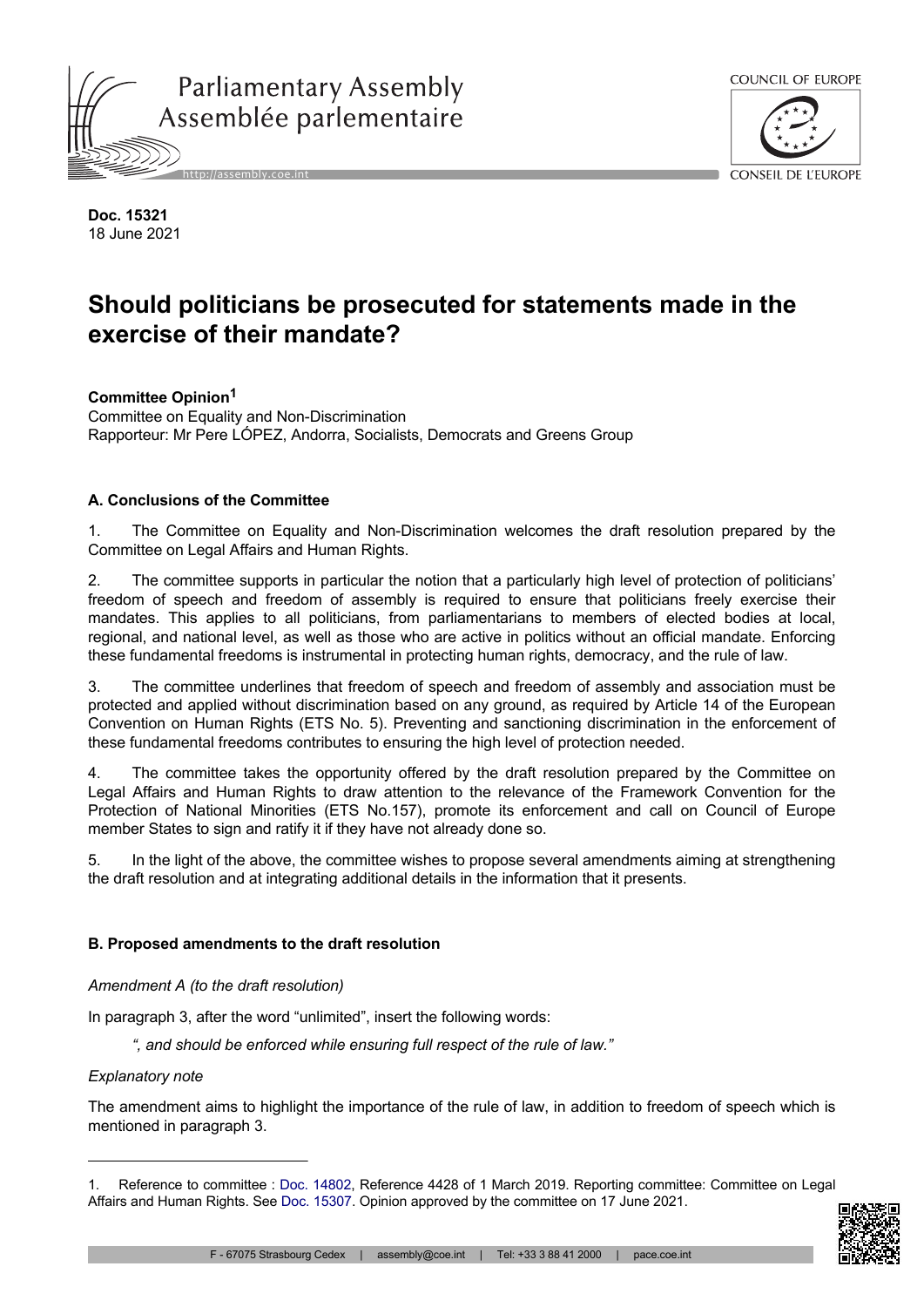#### *Doc. 15321 Committee Opinion*

## *Amendment B (to the draft resolution)*

After paragraph 5, insert the following paragraph:

*"The Assembly considers that freedom of expression and freedom of assembly and association must be enforced without discrimination on any grounds, as stipulated by Article 14 of the Convention."*

## *Explanatory note*

The amendment aims to recall the prohibition of discrimination stipulated by the Convention at Article 14.

## *Amendment C (to the draft resolution)*

After paragraph 7.4, insert the following paragraph:

*"The Assembly condemns the removal and imprisonment of at least 47 democratically elected mayors from office (including the mayors of Diyarbakir, Van, Mardin and Kars), based on questionable evidence and their arbitrary replacement by unelected trustees appointed by the central government;"*

### *Explanatory note*

The amendment aims to strengthen the draft resolution by condemning the arbitrary interference of Turkey's central Government in local politics and the criminal prosecution of local politicians which appears to be linked to statements made in the exercise of their mandate.

## *Amendment D (to the draft resolution)*

In paragraph 8.5, after the words "in Spain" insert the following words:

*", in particular as regards the need to update and restrict the definition of the crime of sedition".*

## *Explanatory note*

The amendment aims to complement paragraph 8.5 and pave the way for amendment G on paragraph 9.3.1.

## *Amendment E (to the draft resolution)*

After paragraph 9.2.5, insert the following paragraph:

*"recognise as elected the six mayoral candidates who received the highest number of votes during the local elections of 31 March 2019 but have been denied the mayoral mandate, and reinstate the three mayors who were suspended by the decision of the Supreme Election Council of 11 April 2019, or implement an alternative solution which respects the will of the voters, as recommended by the Venice Commission, officially European Commission for Democracy through Law (Venice Commission) in its opinion on "Turkey – The replacement of elected candidate and mayors" adopted on 19 June 2020 and in line with the Assembly Resolution [2347\(2020\)](https://pace.coe.int/en/files/28818) "New crackdown on political opposition and civil dissent in Turkey: urgent need to safeguard Council of Europe standards."*

### *Explanatory note*

This amendment introduces a paragraph which invites the Turkish authorities to redress the illegitimate measures taken in relation to mayors and mayoral candidates during and in the aftermath of the local election of 31 March 2019.

## *Amendment F (to the draft resolution)*

After paragraph 9.2.7, insert the following paragraph:

*"sign and ratify the Framework Convention for the Protection of National Minorities (ETS No. 157) and co-operate with its monitoring mechanism."*

### *Explanatory note*

The amendment aims to promote the Framework Convention as a tool for promoting full and effective equality between persons belonging to a national minority and those belonging to the majority in all fields, including political life.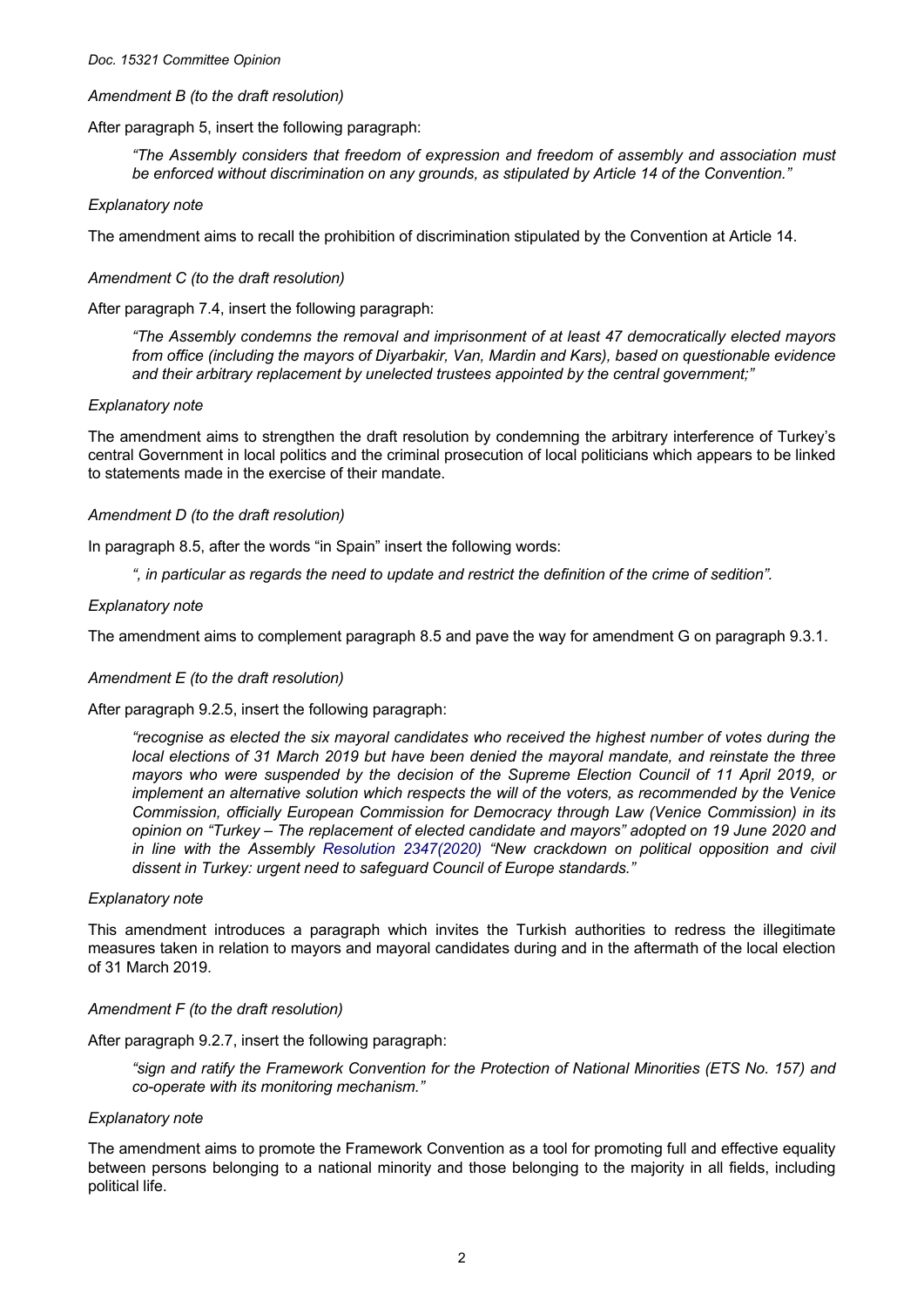## *Amendment G (to the draft resolution)*

Replace paragraph 9.3.1 with the following paragraph:

*"reform the criminal provisions on rebellion and sedition; as regards specifically the crime of sedition, update and restrict its definition in such a way that it avoids disproportionate sanctions, especially for the case of non-violent expressions of dissent."*

#### *Explanatory note*

The provisions on rebellion and sedition in Spain's Criminal Code are based on a wide and outdated definition. In comparison with other legal systems, the sanctions are disproportionately harsh and potentially breach the right to protest and express different ideas and political projects. The amendment aims to address such shortcomings.

### *Amendment H (to the draft resolution)*

After paragraph 9.3.6, insert the following paragraph:

*"implement these recommendations according to the principles of the rule of law as defined by the Council of Europe, paying due attention to the principle of equality of all citizens before the law."*

### *Explanatory note*

The Council of Europe is the organisation for human rights and the rule of law. Both perspectives and, in particular, the principle of the equality of all citizens before the law, must be taken into account in the Assembly resolutions and recommendations.

## **C. Explanatory memorandum by Mr Pere López, rapporteur for opinion**

1. The rapporteur of the Committee on Legal Affairs and Human Rights, Mr Boriss Cilevičs, has prepared a report drawing attention to the need of protecting freedom of expression in Council of Europe member States, in particular when it concerns the work of parliamentarians and politicians in general. Mr Cilevičs' report focuses on developments that took place in Turkey and Spain but is based on the Council's *acquis* in the area of freedom of expression that is applicable to all member States.

2. I wish to highlight that the wide scope of the title of the report makes it difficult to determine what the real objective of the report is. Although it is clear that its central theme is the protection of the right to freedom of expression by politicians and their ability to freely exercise their political mandates, which I support, I also believe that the Council of Europe must not fail in its efforts to protect the rule of law in the implementation of these mandates and that this perspective should not have a subsidiary or secondary character when analysing certain facts or realities. At the same time, it appears that an analysis of the global situation in Council of Europe member States may be necessary. I believe that we will all agree that the persecution of political leaders exercising their mandates is inacceptable in any Council of Europe member State.

While the report and the draft resolution focus on parliamentarians. I consider it useful to extend the scope of the text and include an explicit reference to other people who are active in politics, namely the members of elected bodies at local and regional levels, and those who conduct political work without an official mandate. All of them have a role to play in democratic life. They contribute to the political debate, have administrative responsibilities and represent their voters. Even though the first interlocutors of the Assembly are national parliaments, it is also worth mentioning politicians who are not parliamentarians and underline that they are entitled to their freedom of expression as well.

4. It is also important to take into account the case law of the European Court of Human Rights as regards the issues debated in the report, as well as the texts adopted by the Council of Europe's European Commission for Democracy through Law (Venice Commission), in particular concerning the separation of powers and the need to respect independence of the judiciary.

5. Among the documents I used to prepare this document is an opinion of the Venice Commission on "The replacement of elected candidates and mayors", prepared following a request made in 2019 by Mr Andreas Kiefer, Secretary General of the Congress of Local and Regional Authorities of the Council of Europe, and which was adopted on 18 June 2020. I consider this source relevant to the situation of Kurdish politicians in Turkey, but also because of its references to the principle of rule of law, which I believe is worth mentioning in the draft resolution that we are amending. As the Venice Commission highlights, the rule of law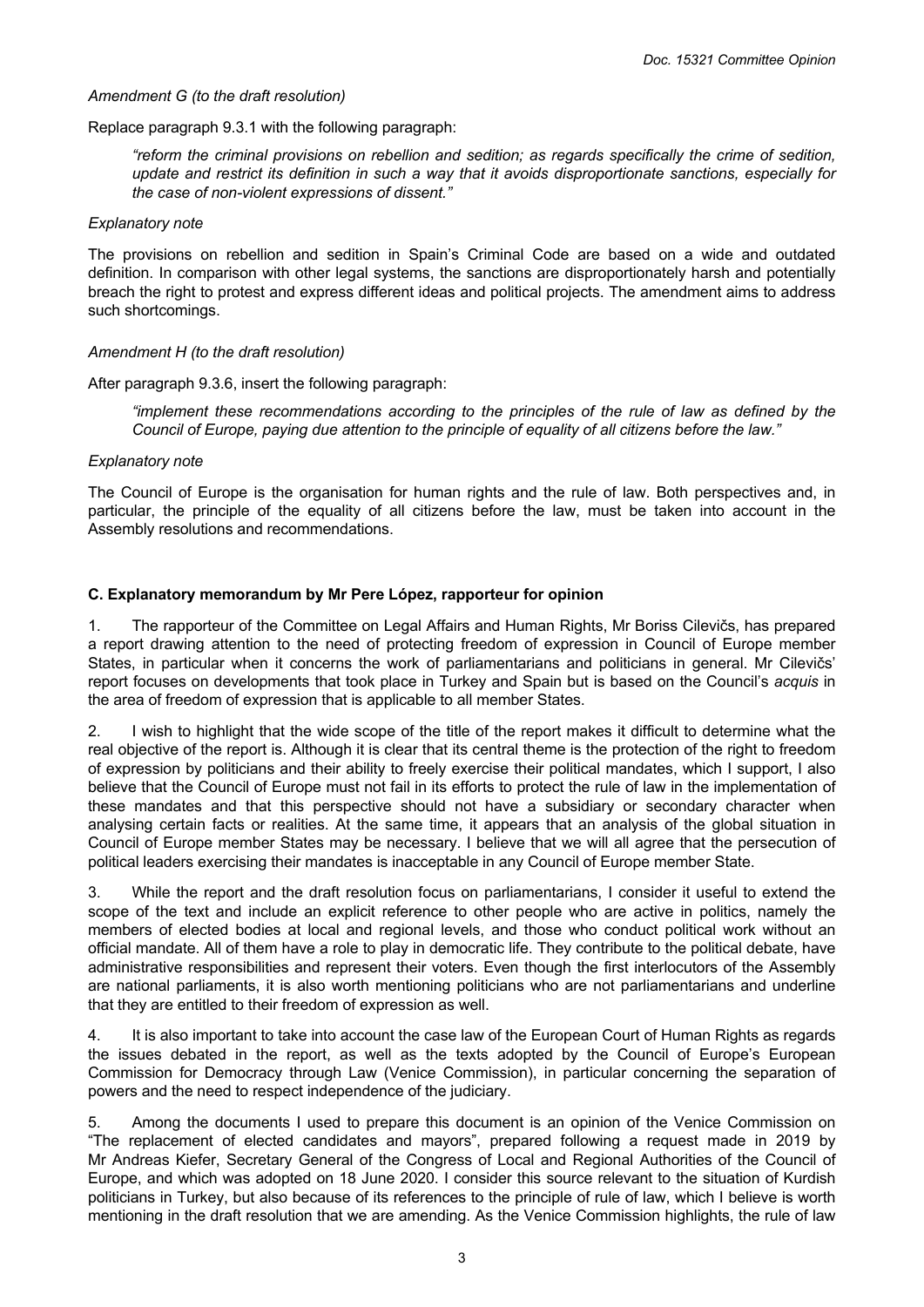#### *Doc. 15321 Committee Opinion*

is referred to in the Preamble to the Statute of the Council of Europe as one of the three "principles which form the basis of all genuine democracy", together with individual freedom and political liberty, and has been consistently referred to in the major political documents of the Council of Europe, and in numerous conventions and recommendations. It is also mentioned as an element of common heritage in the Preamble to the European Convention of Human Rights (STE No. 5, "the Convention").

6. I would like to underline that the continuous persecution of pro-Kurdish politicians in Turkey (in my opinion underestimated in the report, which does not fully reflect the appalling situation that the country is experiencing) and the specific events that took place in Catalonia on the occasion of the declaration of independence without valid legal effect are, unfortunately, far from being the only cases that deserve to be analysed within the Council of Europe's geographical scope. I wish to highlight that serious situations of persecution are occurring in other Council of Europe member States, where the possibility for politicians to freely exercise their mandates cannot, unfortunately, be taken for granted. While the report focuses on Turkey and Spain, this does not mean that other Council of Europe member States are not concerned by this type of human rights violation.

7. In my opinion, the situation in Turkey deserves even more attention from the Assembly. The fact of presenting it in a parallel with the specific events in Spain may make it more difficult to grasp the hard reality of what is happening in Turkey. After studying the Turkish case in depth and exchanging calls and taking part in videoconferences with political leaders of the Peoples' Democratic Party (HDP), I came to the conclusion that the systematic persecution of HDP politicians in Turkey since 2015, which has been documented by the Committee on the Honouring of Obligations and Commitments by Member States of the Council of Europe (Monitoring Committee)<sup>2</sup>, calls for a specific report, even more detailed than the one we are discussing. I will take the initiative to propose such a report in the near future. Meanwhile, I seize the opportunity offered by this opinion to complement the information contained in Mr Cilevičs' report with details on recent developments. Among other things, what happened in Turkey after the local elections in 2019 is a reason for great concern.

8. At least 47 mayors and 11 deputy mayors have been imprisoned after the 2019 municipal elections and replaced by "trustees" appointed by national authorities; most of the mayors and deputy mayors had won the elections as representatives of the HDP party in areas with a large Kurdish-speaking population. In some cases, there were also mayors representing the Republican People's Party (CHP) party in some cities or towns outside this region. In its resolution of 19 May 2021 on the 2019-2020 European Commission Reports on Turkey, the European Parliament indicates that the replacement and imprisonment had been decided "on the basis of questionable evidence". The text rightly adds that "these unlawful decisions constitute a direct attack on the most basic principles of democracy, depriving millions of voters of their democratically elected representation". In October 2020, the Assembly strongly condemned these dismissals and replacements of mayors, which contradict democratic principles.<sup>3</sup>

9. These worrying developments were also analysed by the Venice Commission in the opinion that I have already mentioned. The opinion highlights that the 2019 local elections were not conducted under the state of emergency declared after the failed coup attempt of July 2016, which had ceased after the parliamentary elections in 2018. However, the mass arrest and prosecution of more than 100 000 persons and the dismissal of more than 150 000 civil servants by emergency decrees "were still resonating in the society, affecting especially the judiciary where about one third of civil servants had been dismissed". In addition, many of the measures adopted during the state of emergency were subsequently transformed into regular laws and their provisions were thus applicable in the 2019 local elections.

10. The election observation report of the Congress of Local and Regional Authorities also indicates that "dozens of local elected Mayors and Councillors (mostly from the HDP) in more than fifty towns, especially in the south-east of the country, were placed in pre-trial detention on grounds of accusations of terrorist links and were replaced with trustees appointed by the central authorities." In addition, "around 125 000 persons were not eligible to run in the local elections on grounds of having been dismissed from office by state-ofemergency decrees, mostly due to terrorism-related charges."<sup>4</sup>

<sup>2.</sup> See [Resolution 2121 \(2016\)](https://pace.coe.int/en/files/22957) (para.7) and [Resolution 2156 \(2017\)](https://pace.coe.int/en/files/23665) (para.11) "The functioning of democratic institutions in Turkey", [Resolution 2260 \(2019\)](https://pace.coe.int/en/files/25425) (para. 3) "The worsening situation of opposition politicians in Turkey: what can be done to protect their fundamental rights in a Council of Europe member State?", [Resolution](https://pace.coe.int/en/files/28818) 2347 (2020) (para.5) "New crackdown on political opposition and civil dissent in Turkey: urgent need to safeguard Council of Europe standards" and [Resolution 2376 \(2021\)](https://pace.coe.int/en/files/29189) "The functioning of democratic institutions in Turkey".

<sup>3.</sup> See [Resolution 2347 \(2020\)](https://pace.coe.int/en/files/28818), para.5.

<sup>4.</sup> Congress election observation report of 31 October 2019, [CG37\(2019\)14](https://rm.coe.int/CoERMPublicCommonSearchServices/DisplayDCTMContent?documentId=0900001680981fcf).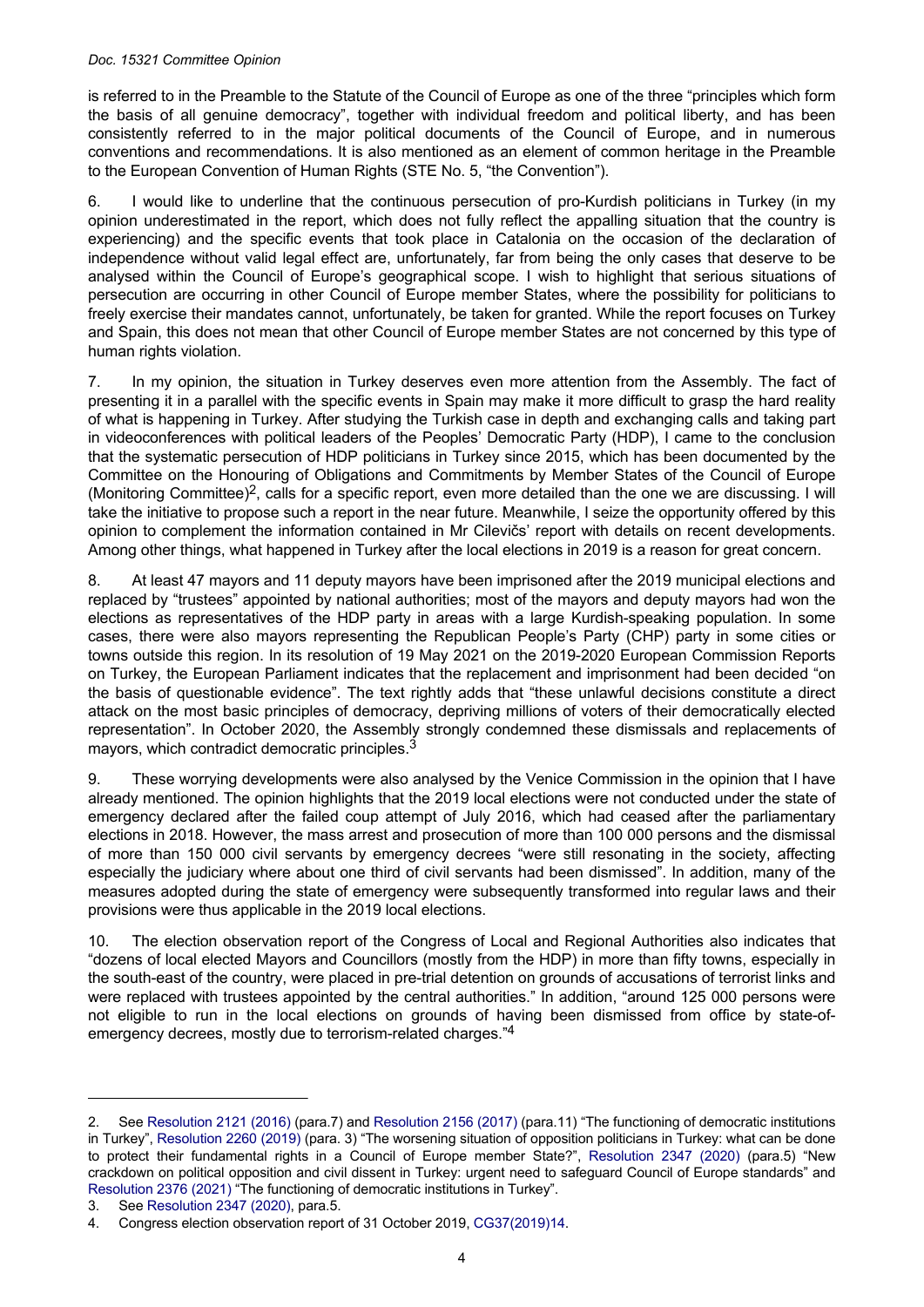11. These details and figures clearly show that politicians, particularly those from the HDP and from South-East Turkey, had to endure a climate of intimidation and persecution through the arbitrary interference of the central authorities, rendering impossible the conduct political activity for many of them.

12. These are only the latest episodes of a long story of discrimination and political marginalisation of Kurdish people in Turkey. In 2012, the online news outlet Open Democracy wrote that many expected Recep Tayyip Erdoğan's Government to step up democratic initiatives in Turkey, as his party had announced a policy called "Democratic Opening". "However, the South-eastern Kurdish region, home for an estimated 25 million Kurds, has chronicled another story since, one that echoes State racism, discrimination on ethnic grounds and brutal crackdown on dissent."<sup>5</sup>

13. Discrimination certainly affects political life, as "cases against HDP politicians provide the starkest evidence that authorities bring criminal prosecution and use detention in bad faith and for political purposes", according to Human Rights Watch's yearly report "Turkey – Events of 2019". But it also concerns education, culture, the media and other spheres. The same report states that "journalists working for Kurdish media in Turkey continue to be disproportionately targeted and there are severe restrictions on critical reporting from the southeast of the country", and it adds that hundreds of academics have been convicted of "spreading terrorist propaganda" for criticising the government's military operations in the southeast and calling for a peace process. They were later acquitted thanks to a ruling of the Constitutional Court.

14. It is clear the victims of the various human rights violations observed in Turkey which I have mentioned are associated with the Kurdish-speaking population living in the country, particularly in South-East Turkey. This calls for a more effective and consistent enforcement of the Council of Europe human rights protection system, particularly those provisions concerning the prohibition of discrimination and the protection of minorities. Article 14 of the Convention, under the title "Prohibition of discrimination", stipulates that "the enjoyment of the rights and freedoms set forth in this Convention shall be secured without discrimination on any ground such as sex, race, colour, language, religion, political or other opinion, national or social origin, association with a national minority, property, birth or other status". The reference to "association with a national minority" ensures that this article applies not only to members of a particular national group, but also to those who take a stance in favour of the rights and interests of such a group. The persecution of Kurdish politicians should be considered both as a violation of their freedom of expression and assembly, and a form of discrimination on grounds of their association with the Kurdish minority. The report and draft resolution of the Committee on Legal Affairs and Human Rights offer therefore a good opportunity to draw attention to this provision of the Convention.

15. Is it also an opportunity to highlight the relevance of the Framework Convention for the Protection of National Minorities (ETS No. 157), a Council of Europe convention adopted in 1994 which sets out the rights enjoyed by individuals belonging to national minorities and the corresponding obligations to be respected by the State Parties. The Framework Convention is the first binding legal text on this matter and its implementation is monitored by the Advisory Committee. Enforcing the Framework Convention would radically improve the situation of the Kurdish minority in Turkey. However, Turkey has not even signed this text despite a long-standing request from the Assembly made in the framework of the Assembly post-monitoring dialogue with Turkey from 2004 to 2017.<sup>6</sup> I am therefore proposing an amendment to the draft resolution to invite the Turkish authorities to sign, ratify and ensure the implementation of the Framework Convention.

16. In addition to the serious political consequences on democracy, the arbitrary replacement and imprisonment decisions that I mentioned have had a severe impact on citizens and their life conditions, since harsh budget cuts have been applied to the municipalities concerned. This means that citizens have not been able to access basic and fundamental services, even during the pandemic period. This also applies to cities run by mayors of opposition parties who have not been removed, including Istanbul, Ankara, Izmir and other municipalities in the South-East of the country. "Political, legislative, financial and administrative measures [were] taken by the government to paralyse" those municipalities, notes the European Parliament. Furthermore, women's shelters and other infrastructure providing services to women have been closed by the central government. This has coincided with Turkey's withdrawal from the Convention on preventing and combating violence against women and domestic violence (CETS No. 210) in what appears to be an attack on women's rights and gender equality, after years of gradual backsliding in this area and the loss of much of the progress previously achieved.

<sup>5.</sup> Rozh Ahmad, "[Purge of the Kurds, the dark side of Turkey's "democracy""](https://www.opendemocracy.net/en/purge-of-kurds-dark-side-of-turkish-democracy/), Open Democracy, 5 November 2012.

<sup>6.</sup> In paragraph 14.2 of its [Resolution](https://pace.coe.int/en/files/19668) 1925 (2013) "Post-monitoring dialogue with Turkey", the Assembly urged the Turkish authorities to sign the Framework Convention for the Protection of National Minorities and the European Charter for Regional or Minority Languages.